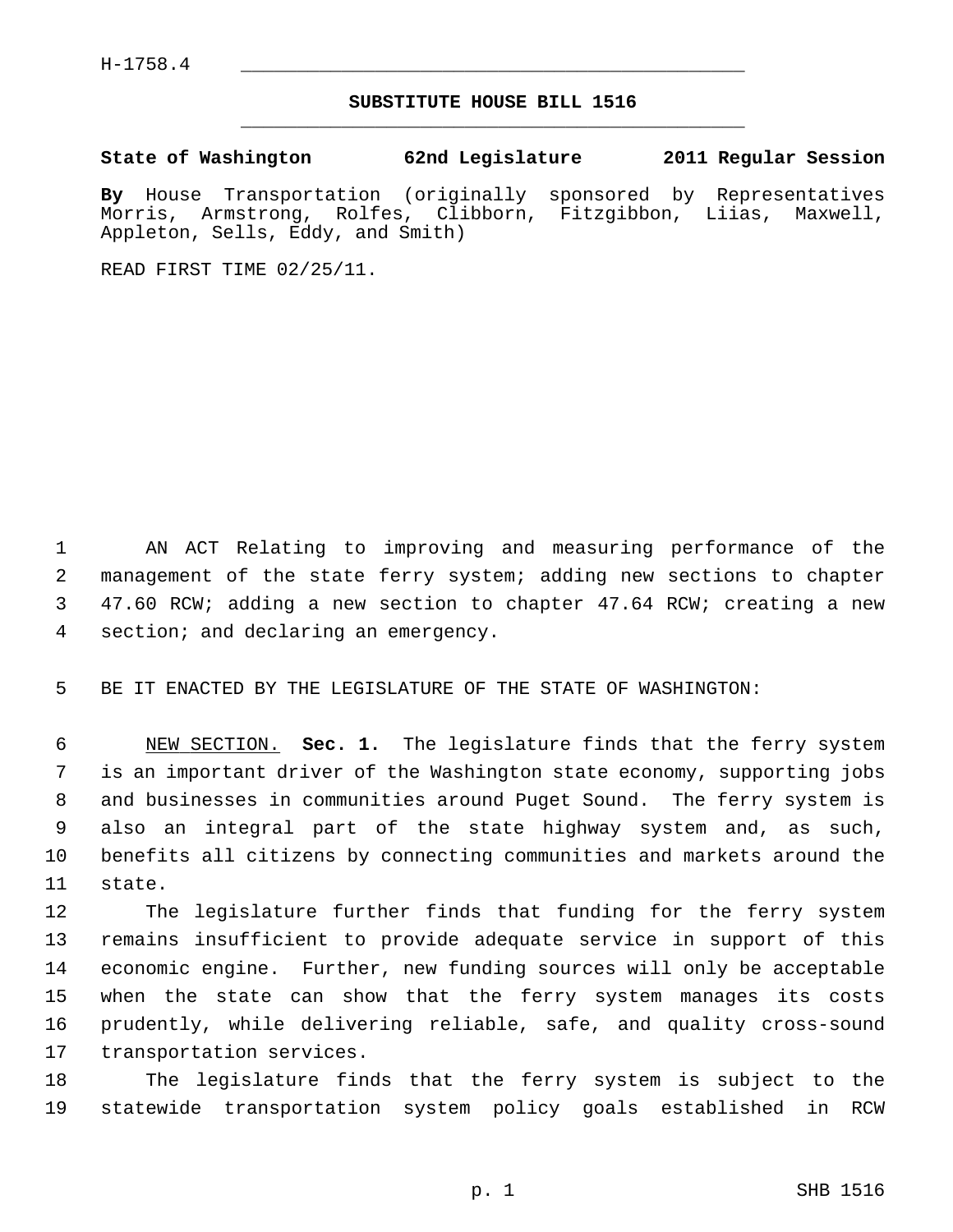1 47.04.280 and yet performance criteria are not fully used by management 2 to improve operations or demonstrate to the public that ferry service 3 is being provided in the most cost-effective manner.

 4 Therefore, the legislature intends to: Strengthen performance 5 incentives for Washington state ferries managers; increase the 6 accountability and transparency of ferry management and operations; 7 improve service to ferry riders; and realize cost savings in the ferry 8 system.

 9 NEW SECTION. **Sec. 2.** A new section is added to chapter 47.60 RCW 10 to read as follows:

11 (1) For the purposes of this section and section 3 of this act:

12 (a) "Management" means a Washington management services employee or 13 exempt employee at the Washington state ferries.

14 (b) "Performance criteria" means measurable standards to be used by 15 the department to evaluate the sufficiency of the services being 16 provided to ferry riders.

17 (c) "Performance report" means a report that summarizes ferry 18 system performance using the performance criteria under subsection (2) 19 of this section, identifies whether performance targets were achieved, 20 and includes a management discussion of the results.

21 (2) Performance criteria may include, but not be limited to:

22 (a) Safety performance as measured by passenger injuries per one 23 million passenger miles and by injuries per ten thousand revenue 24 service hours that are recordable by standards of the federal 25 occupational safety and health administration and related to standard 26 operating procedures;

27 (b) Service effectiveness measures including, but not limited to, 28 passenger satisfaction of interactions with ferry employees, 29 cleanliness and comfort of vessels and terminals, and satisfactory 30 response to requests for assistance. Passenger satisfaction must be 31 measured by an evaluation that is created by a contracted market 32 research company and conducted by the Washington state transportation 33 commission as part of the ferry riders' opinion group survey. The 34 Washington state transportation commission shall, to the extent 35 possible, integrate the passenger satisfaction evaluation into the 36 ferry user data survey described in RCW 47.60.286;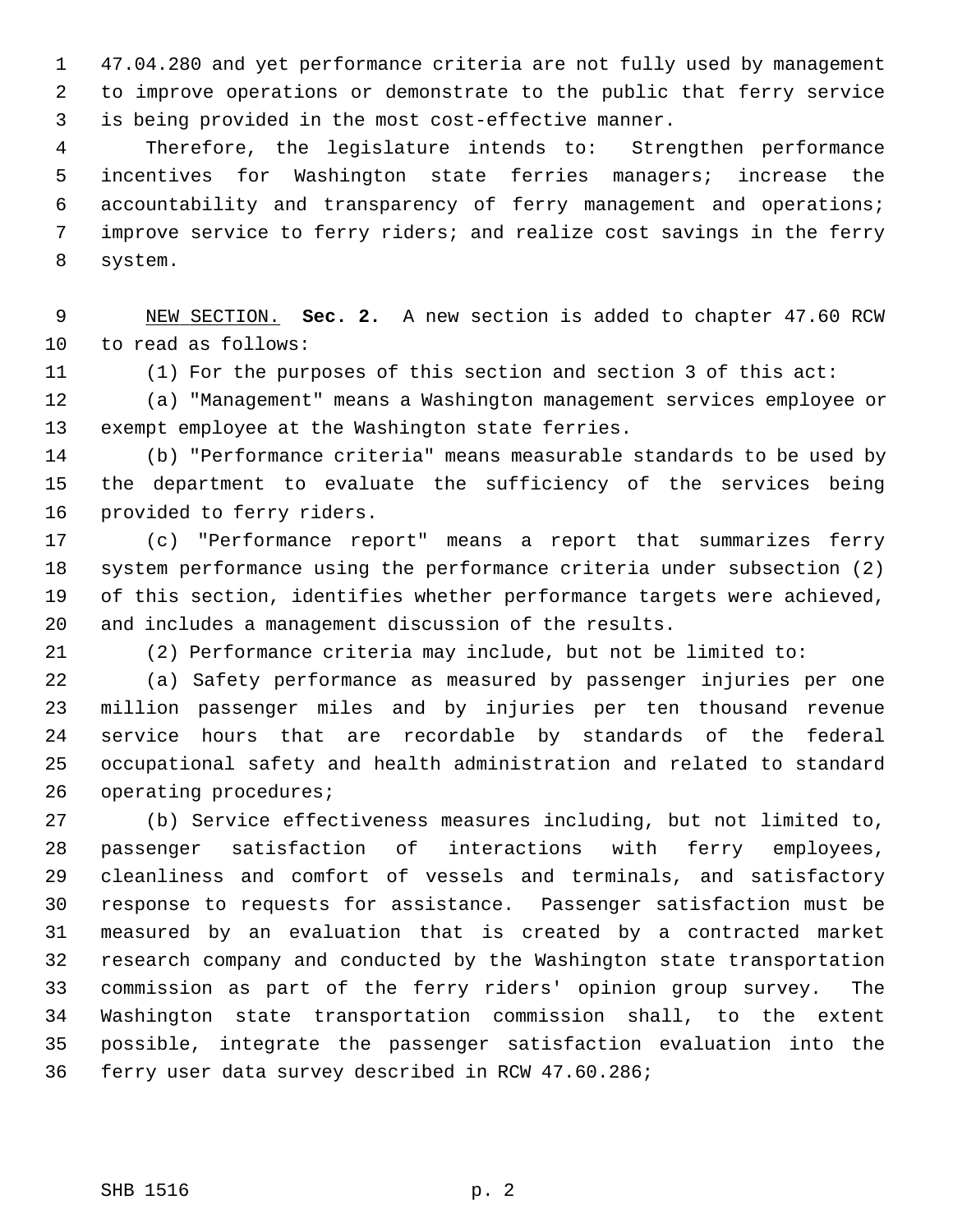1 (c) On-time performance by route within ten minutes of published 2 sailing time. This measurement must exclude delays that are authorized 3 or are outside of the control of the department including, but not 4 limited to, medical issues, weather or tidal conditions, and security 5 or other safety issues;

 6 (d) Cost containment measures including, but not limited to, 7 operating cost per passenger mile, operating cost per revenue service 8 mile, discretionary overtime as a percentage of straight time, and 9 gallons of fuel consumed per revenue service mile;

10 (e) Maintenance and capital program effectiveness measures 11 including, but not limited to: Project delivery rate as measured by 12 the number of projects completed on time and within the omnibus 13 transportation appropriations act; vessel and terminal design and 14 engineering costs as measured by a percentage of the total capital 15 program, including measurement of the ongoing operating and maintenance 16 costs; and total vessel out-of-service time.

17 NEW SECTION. **Sec. 3.** A new section is added to chapter 47.60 RCW 18 to read as follows:

19 (1) Performance targets must be established by an ad hoc committee 20 with members from and designated by the office of the governor. By 21 July 1, 2011, the ad hoc committee shall present the performance 22 targets to the representatives of the legislative transportation 23 committees and the joint transportation committee for review and 24 approval.

25 (2) By October 1, 2011, the department shall complete a performance 26 report that provides a baseline assessment of current performance using 27 final 2009-2011 data. This report must be reviewed by the office of 28 financial management and be provided to the legislative transportation 29 committees by November 1, 2011.

30 (3) By October 1, 2012, and each year thereafter, the department 31 shall complete a performance report for the prior fiscal year. This 32 report must be reviewed by the office of financial management, and the 33 findings of the report must be incorporated into the governor's 34 proposed biennial transportation budget. The office of financial 35 management shall transmit a copy of the reviewed performance report to 36 the legislature with the governor's proposed biennial transportation 37 budget.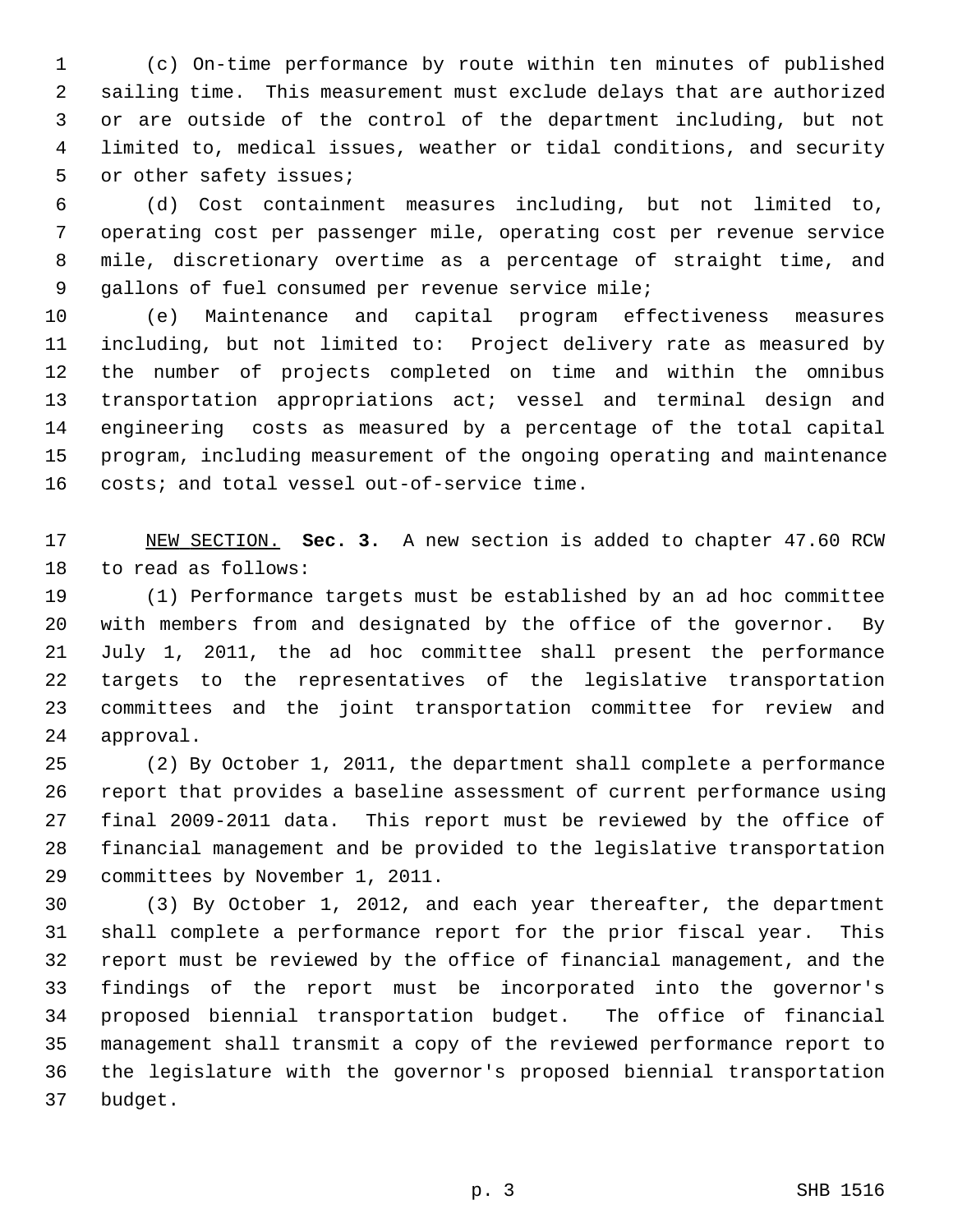1 (4)(a) By June 30, 2013, the Washington state ferries must meet or 2 exceed the target performance level for seventy-five percent of the 3 performance criteria under section 2(2) of this act. If the department 4 does not meet or exceed the target performance level for seventy-five 5 percent of the performance criteria, the department must competitively 6 contract out ferry system management functions to a private management 7 services firm.

 8 (b) The invitation for bid process for the contract may include a 9 preliminary request for qualifications to inform the most effective way 10 to contract for management functions.

11 (c) Consistent with RCW 41.06.142(3), the contract is not subject 12 to requirements for agencies purchasing services that have been 13 customarily and historically provided by state employees.

14 (d) The contract must be a fixed cost contract that requires the 15 private management services firm to meet or exceed the target 16 performance level for seventy-five percent of the performance criteria 17 under section 2(2) of this act. Based on this performance criteria, 18 the contract must provide for incentive or retained payment 19 arrangements as a means of ensuring satisfactory performance of the 20 contract and improved performance of the ferry system over time.

21 (e) The contract must include a requirement that the firm retain 22 existing and future collective bargaining agreements as negotiated 23 between the state and the employees' labor representatives. The 24 private management services firm may rehire Washington management 25 services employees or exempt employees at the Washington state ferries.

26 (f) The contract must be for a two-year period. If the private 27 management services firm meets or exceeds the performance criteria 28 under section 2(2) of this act, the contract is renewable for an 29 additional two years for a maximum of ten years. After ten years, the 30 department shall implement an invitation for bid process.

31 NEW SECTION. **Sec. 4.** A new section is added to chapter 47.64 RCW 32 to read as follows:

33 A collective bargaining agreement may not allow for department of 34 transportation Washington management services managers or exempt 35 management services managers to belong to the same bargaining unit 36 representing employees whom the managers supervise.